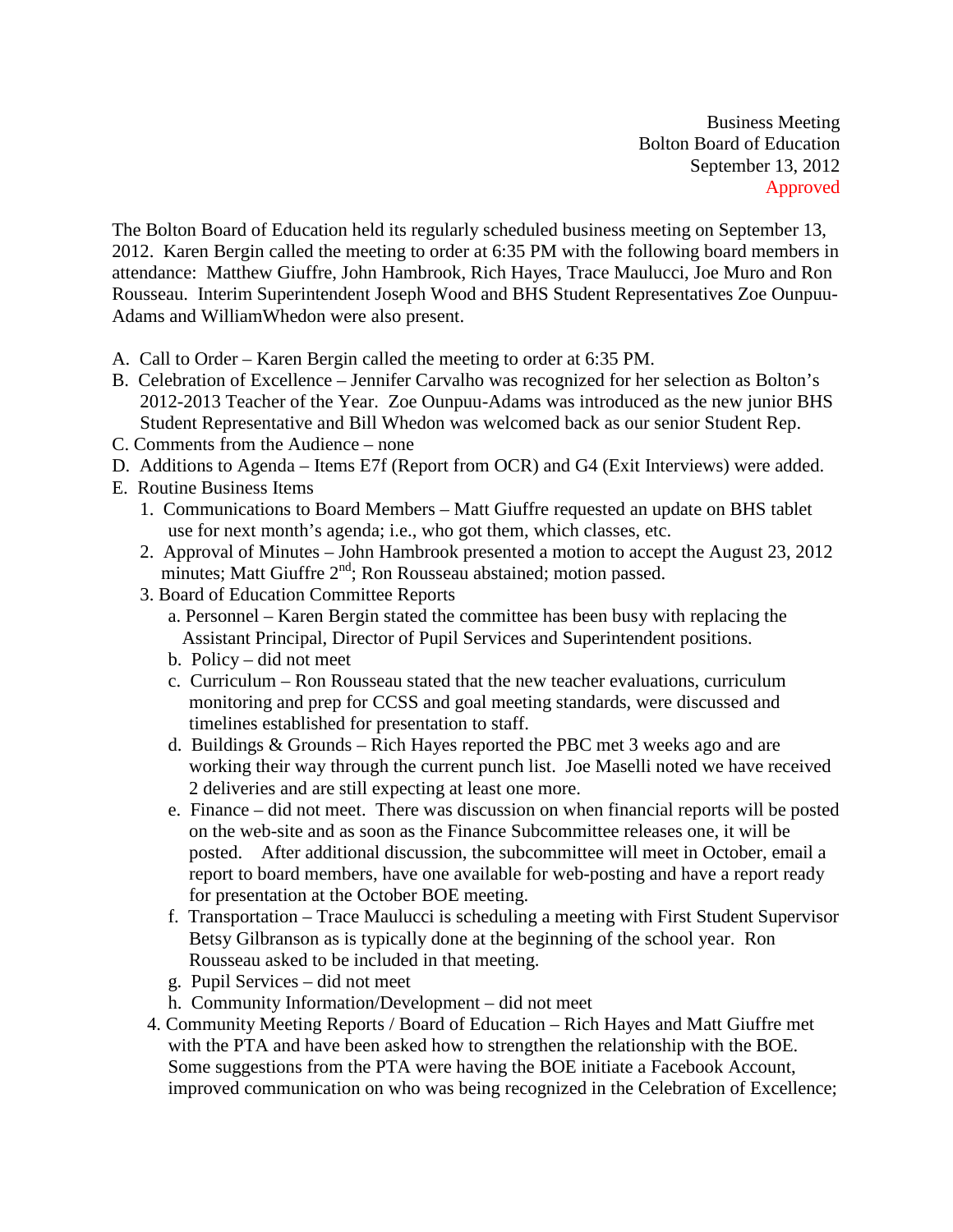developing a coordinated calendar to include Town events. Karen Bergin suggested and it was agreed that The Community Information/Development Subcommittee will gather more details from Rich and Matt and report back. The first PTA meeting is Monday, September  $24^{th}$  at 6:30 in the BCS LMC.-

- 5. BHS Student Representatives Report Bill Whedon reported that the fall sports have started their schedules, seniors have begun completing and submitting college applications, seniors are busy deciding on a senior demo topic/project, Catherine Allegretti held two Bigs & Littles events over the summer; one in Columbia and one at BHS that was televised; they're planning to attend the 9/29 UCONN football game; and over half of the BHS students and their parents attended Open House. Tablets have been handed out to students who will be using them in class this year. Zoe Ounpuu-Adams reported that Student Council held a "back to school" breakfast in the Student Commons on September  $4<sup>th</sup>$  and it went over so well they will hold one at the beginning of each semester. Spirit week has been organized ending with a fall sports Pep Rally that Friday. The BHS Drama Club presented and interactive mystery called Murder at the TonyLou Awards, directed by Jen Carvalho.
- 6. Administrators Report Joe Wood noted that Pupil Services and Curriculum reports were in BOE packets and that BCS and BHS principals would present oral reports.
- 7. Superintendent of Schools Reports
	- a. Opening of Schools Report Joe Wood went to BCS at morning drop-off and was impressed with the flow and organization of getting the primary students to their teachers and then to their classrooms. Mary Grande noted that the process of using the gym as the "welcoming center" works well not only for students but new staff as well. BCS held New Student Orientation for approximately 22 students, building walkthroughs went well, the Reminder News had a nice article on the new wireless access installed over the summer, new classroom door locks were installed allowing them to be locked from the inside (this will be tested during the lockdown drill at some point this school year), a new swipe card entry system was installed for entry from outside doors which are now locked all day, and the "buzz-in" system has been installed with visitors badges being used when appropriate. Front doors open for students at 7:15, the first fire drill went well with no major items needing to be addressed. Mary thanked the board for their support in all of these efforts and also thanked Darryl Giard for his great assistance in scheduling and his diligence on learning about PBIS. Darryl reported there are two scheduled Open Houses (PK-5 and 6-8); BCS is on year two of PBIS and he has met with committee members to get brought up to speed, all teachers have already taught a PBIS lesson on behavior expectations in the classroom and hallways and Mary and Darryl personally taught the PBIS expectations regarding bus and cafeteria behavior. The selection of PBIS ticket holders to all grades has been changed from a weekly to bi-weekly event and to the extent possible, the winning tickets are spread around but there certainly some repeat winners. There will be a school-wide PBIS assembly on Friday at 1:30 in the gym with a special guest appearance by "Buster" the PBIS bulldog mascot. The PBIS program has been instrumental in unifying the school as one in the eyes of the students and staff. Parent feedback on the new "security items" and the school year in general has been very positive.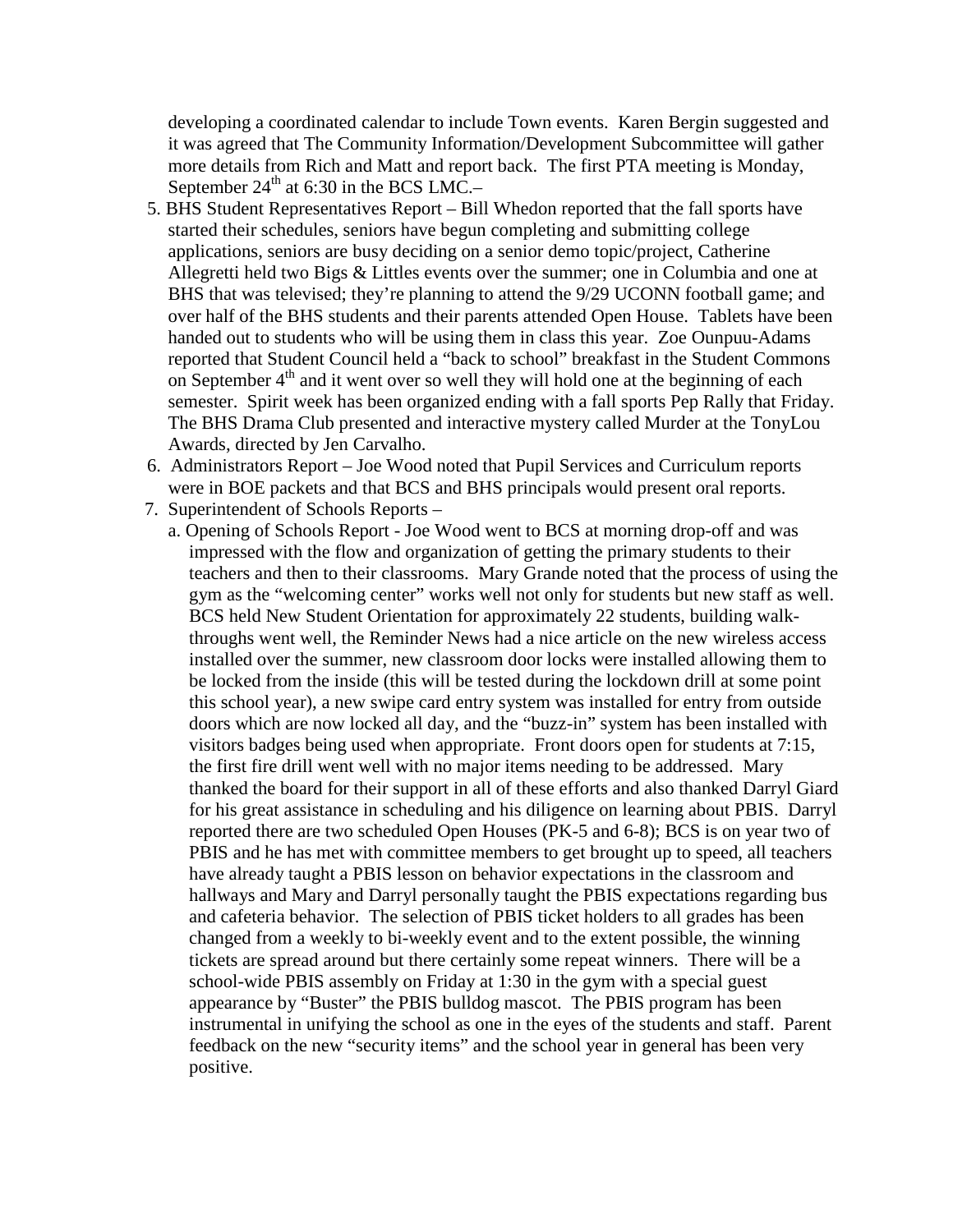BHS – Joe Maselli – The opening was very smooth with the only notable issue being the need to reroute a traffic pattern for students and parents. Ray Boyd and his crew did a great job getting the building ready. BHS will begin their PBIS initiatives. The tablets were handed out to the participating students at Open House and representatives from Verizon were also available for questions. The Bulldog Nursery Program is up and running and receives constant inquiries from interested parents. There are 1-7 students on any given day.

- b. Enrollment **and** c. BHS Course Enrollment The usual enrollment numbers were presented in the packet and information was handed out on the numbers of students enrolled in classes and the number of students not able to take a selected elective. Discrepancy noted between the two documents is recent withdrawals. Text books and desks won't be/aren't an issue. The board will be provided information ASAP on what would be needed to allow all students to take what they select and the intermediary plan of action. Additionally, information on Columbia enrollment by grade level from year one, where have we added staff over the last two years, current schedule of who teaches what and what is the potential future impact of additional Columbia students. Currently, there are a few instances of different class levels being taught in the same classroom due to space/staff constraints yet meeting the needs of the students.
- d. BCS Wireless Project Update Mary Grande reported the system is up and running and is very grateful.
- e. Veterans' Day Celebration Joe Wood noted we will continue with this community celebration at BCS. It will be held Friday, November  $9<sup>th</sup>$ . An assembly involving the BCS students and staff will be prepared and held in the BCS Gym. The Superintendent's office will assist with the addresses and mailing of flyers. There will be no breakfast this year.
- f. OCR The school district has received the official letter, dated August 22, 2012, from the State Office of Civil Rights that we are in compliance.
- F. Unfinished and On-Going Business
	- 1. Preliminary District Goals Joe Wood handed out a revised version based on board member feedback and recommended the revisions be approved. The document will then be edited. Matt Giuffre presented a motion the document be approved;  $2<sup>nd</sup>$  by John Hambrook; Rich Hayes abstained; motion passed.
	- 2. Columbia Committee The board will meet on October 16 at 6:00 in the BOE Conference Room.
	- 3. Matt Giuffre requested the board address instances when a parent wants a student to advance a class but school feels otherwise. Karen Bergin asked the Curriculum Subcommittee to review and bring back recommendation for grade levels 6-12. John Hambrook added there have been instances where summer courses are taken in preparation of these situations.
- G. New Business
	- 1. 2013 Business Meeting Schedule the 2013 Business Meeting Schedule was presented. Matt Giuffre requested the February 14 date be changed and it was agreed to move it to Wednesday, February 13; motion to approve with change noted presented by John Hambrook; 2<sup>nd</sup> by Matt Giuffre; MUP.